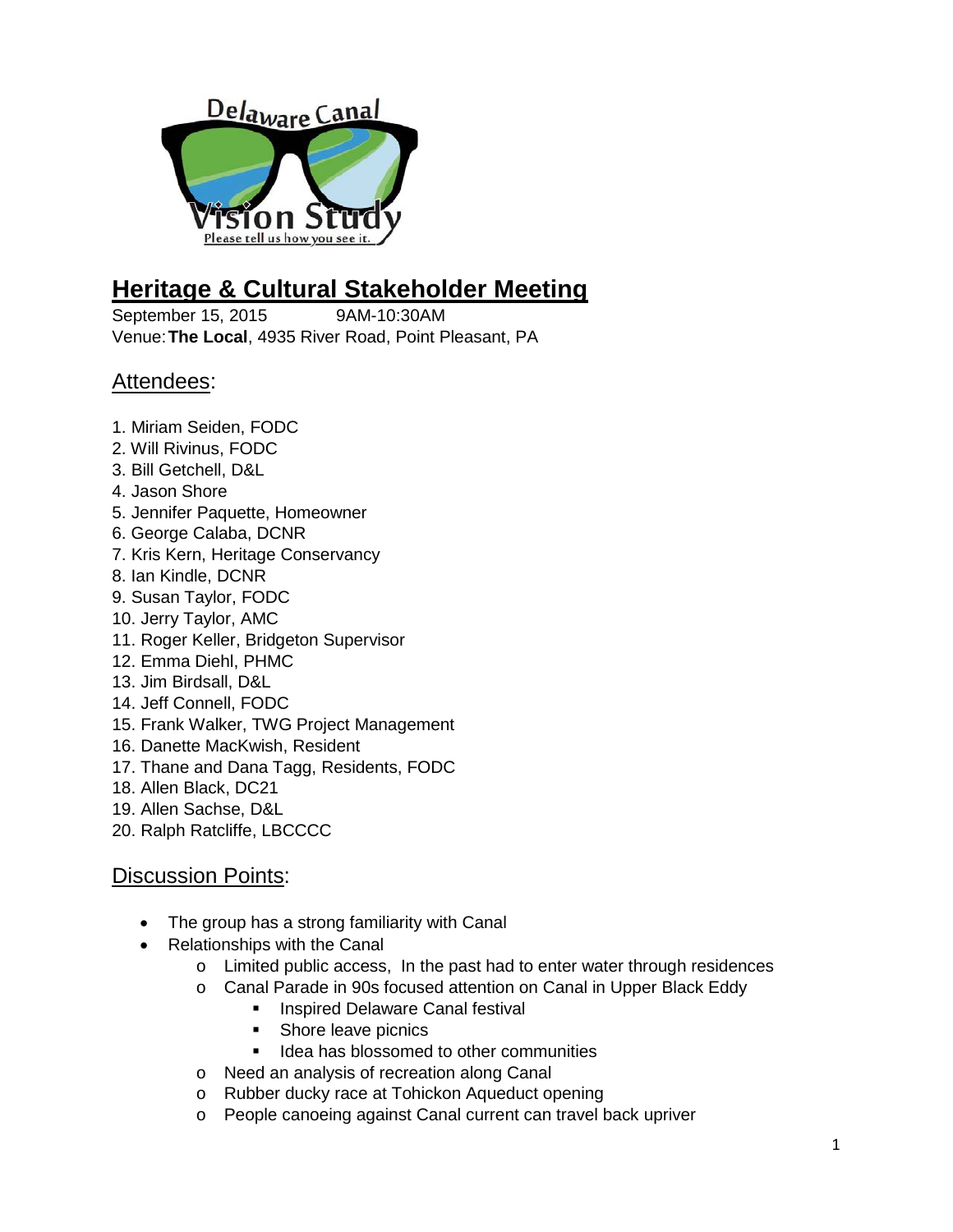- o Battling poison ivy to portage in places
- Some stakeholders heard about Vision Study through Facebook, FODC
- Importance of Canal as Landmark
	- o Would take a Congressional act to update it
- Need for water
- Turf grass is hard to hike and bike
- Historic surface was grass, then there was red stone
	- o Need an alternative
	- o Flat tires because of stones
- Water and how to pay
	- o How to accomplish it in 200 year old structure
- What is scope of possibility?
- Historic character
	- o Stone culverts
	- o When park reviews projects, they rely on Secretary of the Interior's Standards for the Treatment of Historic Properties
	- o Adapting for modern use
	- $\circ$  Essential character, i.e., if stone disappeared would the Canal be different?
	- o 100 years in operation-worked well
		- **Basic principals were in play**
		- Can be successful again
	- o Development above Canal is causing runoff
	- o Canal was supposed to be flooded (when river flooded)
- Character defining features
	- o Reuse cast iron shoes, etc.
	- o New surface the emulates towpath
	- o Water is character defining (#1)
		- **EXEC** Landmark designation describes specific things
			- Still capable of displaying historic nature
			- Water supply is significant to landmark
		- **Temporary pumps** 
			- Clay liner dries up
			- Keep water in Canal while it is being maintained
		- **Augmentation pumps**
	- $\circ$  Essential "delicacy" of the original structures is an important defining feature
		- We can re-establish delicacy
		- **IFCH** Iron "Gobbler's" Bridge in Point Pleasant example of preserving fabric
	- o Scale of elements is important
	- o Viewsheds retaining vistas
- DCNR projects and issues
	- o Maintenance
		- When state got Canal, Forest and Waters Bureau did park projects
		- **Technical issues like flooding**
		- **Stronger role for engineering?**
	- o DCNR Facility Design & Construction Bureau
		- **Engineers in each region**
		- **Engineer exclusively for Canal work is beneficial** 
			- Takes load off regional engineers
			- DCNR recognizes importance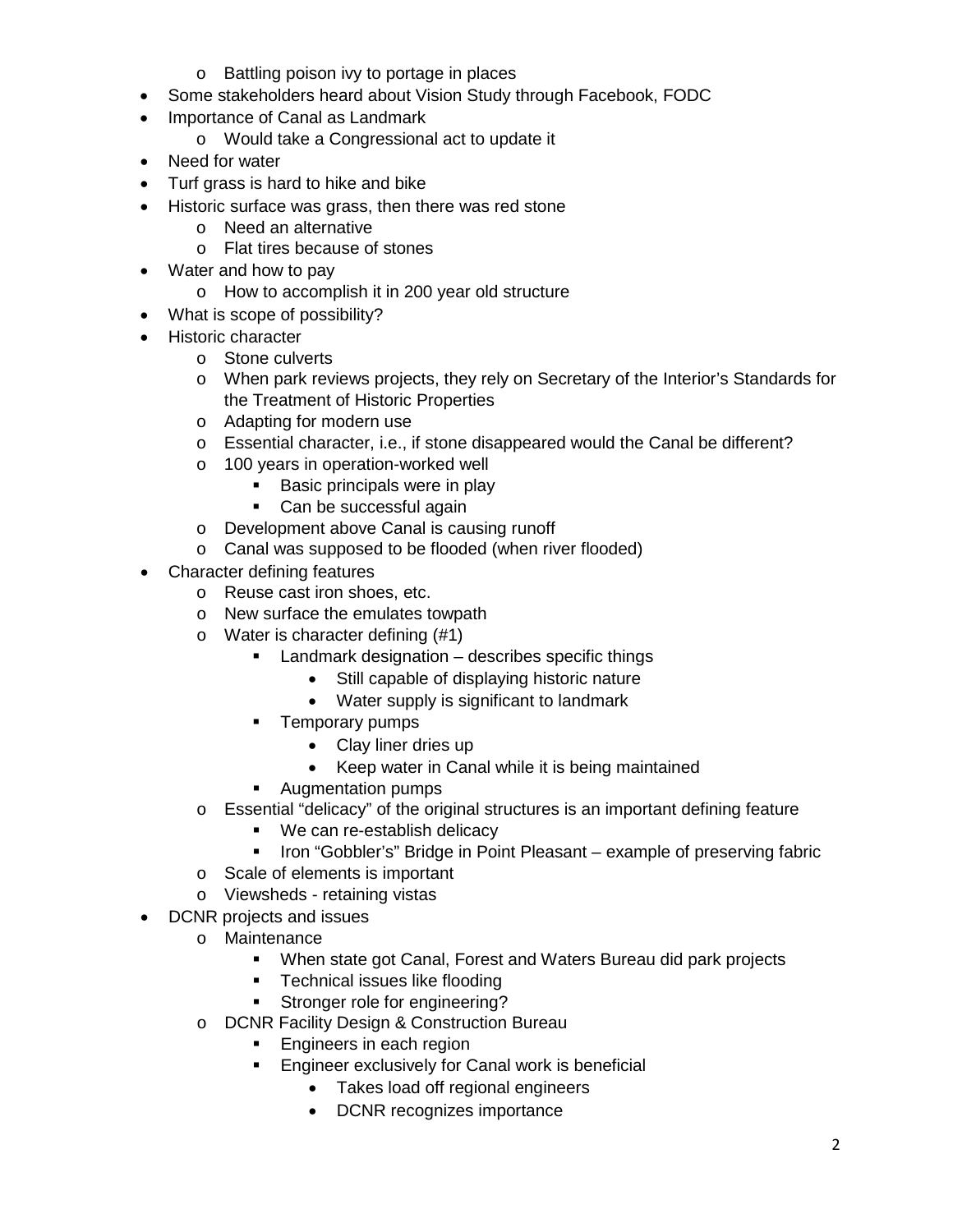- **DCNR** contracts out bigger projects
- **Tohickon Aqueduct DCNR / DEP did substructure engineering**
- Uniform signage
	- o Unique to corridors
	- o Should relate to Delaware Canal
	- o Branding and interpretation
	- o Current system in place, another layer for towns
	- o Wayfinding plan done for New Hope
	- o Broader sign is needed that is recognizable across country
	- o Unique designs are PHMC marker signs
	- o Inventory of signs and what is missing
	- o Collaborative interpretation with other groups (as spine)
		- **Work directional/informational together**
	- o Towpath signs "You've arrived in \_\_\_\_", signage "to DC this way"
	- o Mileage markers
	- o Granite mile markers are now flush with ground at each mile
- Educational heritage
	- o Boats rides, etc.
	- o Bring more opportunities, maybe with Canal Museum
	- o FODC reaches out to schools
	- o Currently DCNR does educational outreach 25 miles out from Canal and in Easton and Palisades school districts
	- o Might be opportunity to piggyback with D&L
	- o Bristol Marsh-Heritage Conservancy is reaching out
	- o Relationship to Canal and industry
	- o Integration with science, arts and history classes
	- o 90% of what DCNR does is environmental education
	- o Ecological historic connections
	- o New Hope-Solebury School District had integrated curriculum 10 years ago
		- **Art, music**
		- **Went on boats**
	- o Tales of Towpath
		- Accredited by state for  $4<sup>th</sup>$  grade
		- 70 schools from Bristol to Wilkes Barre
		- **Delaware and Lehigh Canal**
		- **DCNR has given D&L funds**
- Pets No place to trash dog waste
	- o Environmental issue, like service for restrooms
	- o Currently waste is handled as carry in/out
	- o New recreation areas have cans
	- o Dog waste is a problem-people have left it in plastic bags
	- o In Bridgeton some people will pick trash, maybe this can happen in other towns- "canal keepers"
- Park map
	- o DCNR website lists restrooms
	- o Maybe have a "one stop shop" map showing all amenities on the municipality websites
	- o Interactive map would be nice
- **Threats**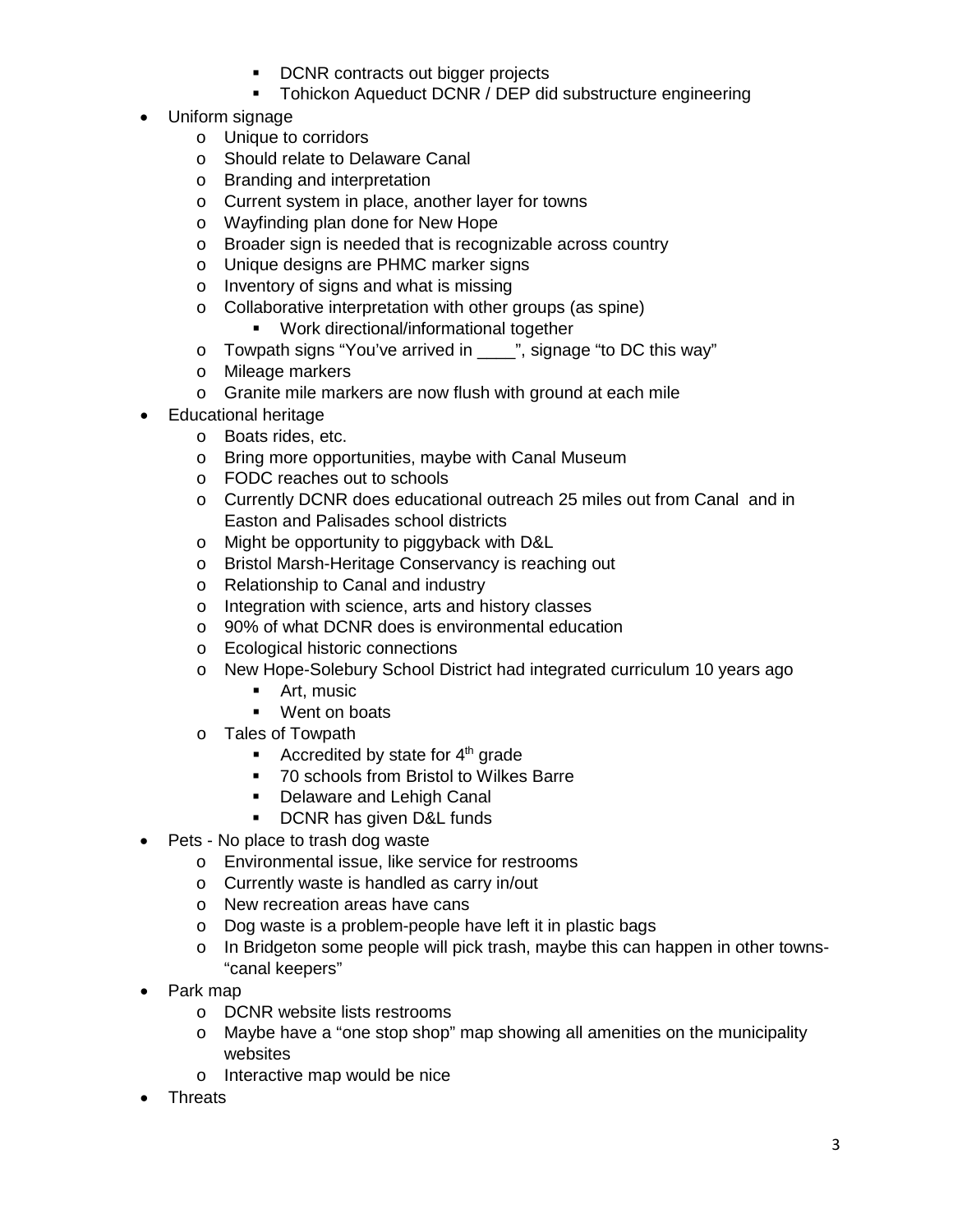- o Floods
	- **3** in a row 2004,5,6
	- **Pre-empt and be ready with repair response**
- o Losing institutional knowledge on how Delaware Canal is maintained
- o Penn East Pipeline
	- **Already numerous pipes run under Canal**
	- Maybe they can give mitigation money
	- **Federal Energy Regulatory Commission (FERC) any project that uses** Federal/State funds or licenses needs a permit from FERC
		- Has to come under Section 106 at PHMC-state coordination to determine effect on historic resources
			- o If permit is required
			- o Perform inventory of resources
			- o Determine potential effects of undertaking on property
			- o Applicant must show methods to minimize effects
	- The Penn East was a minimum application to PHMC
	- PHMC comments on the application
	- The ultimate decision is with FERC
- o Canal underneath Turnpike bridge
	- This section is not part of the National Landmark
	- **EXECT** Landmark designation came after Turnpike was built
	- **Opportunity to move Canal away from Turnpike bridge piers**
- o Morrisville / CSX
	- Is there an opportunity to use DEP or flood control tools / funds to get water back?
	- **This might help get water in lower Canal**
- o Tyburn Rd. and RR Spur
	- This should be done
	- Water cannot get through the small culvert (that is screened)
	- Need right amount of water (here and throughout Canal)
	- This is an opportunity to apply stormwater aspects to redesign the Canal and towpath together
	- **Stormwater funds can supplement the park budget**
	- **Grates need to be taken out** 
		- Has to be overflow grate, same as Yardley
		- Municipalities are interested
- o Silver Creek
	- **DEP identified some options for using supplemental water**
	- Assessment done in 1950s, culverts put in
- o Inadequate funding how does DCNR get ahead of the curve?
- o River walls
	- **ACOE/DCNR doing study to GPS map river walls**
	- **Currently in the middle of the survey**
	- Next step is to do a boat survey from the river when leaves fall
- o Historic preservation
	- No zoning overlay covers the entire canal
	- The resource could be threatened if alterations are allowed
	- This should be documented
	- **In 1987 Master Plan, Canal enhancement zones were presented**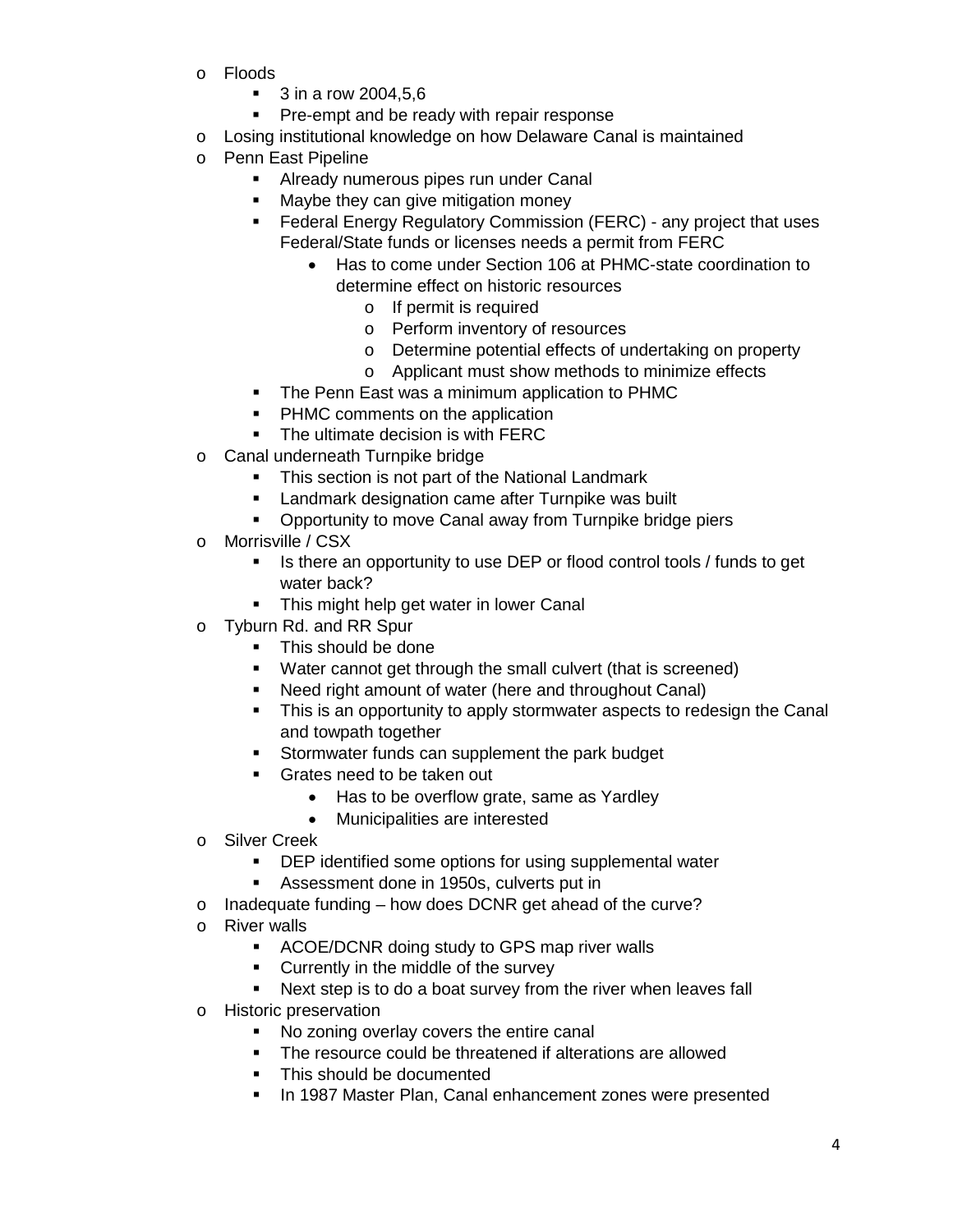- Yardley, Upper Makefield, Tinicum (setbacks, zoning, etc.)
- Opportunities
	- o Operational gates/locks
		- Something like New Hope Barge system
		- **•** Point Pleasant / Lumberville need locks operable for canal boats to pass through locks
		- **Example is Amsterdam, bridges go up and down**
		- **In mapping, look at segments that are navigable and identify obstacles**
	- o Potential for camelback bridge at Airport Rd.
	- o Water supply is significant to the Landmark integrity
	- o Opportunity for culvert dams to bring in water
	- o Easier way to get from Point A-B?
		- **Water Loop system?**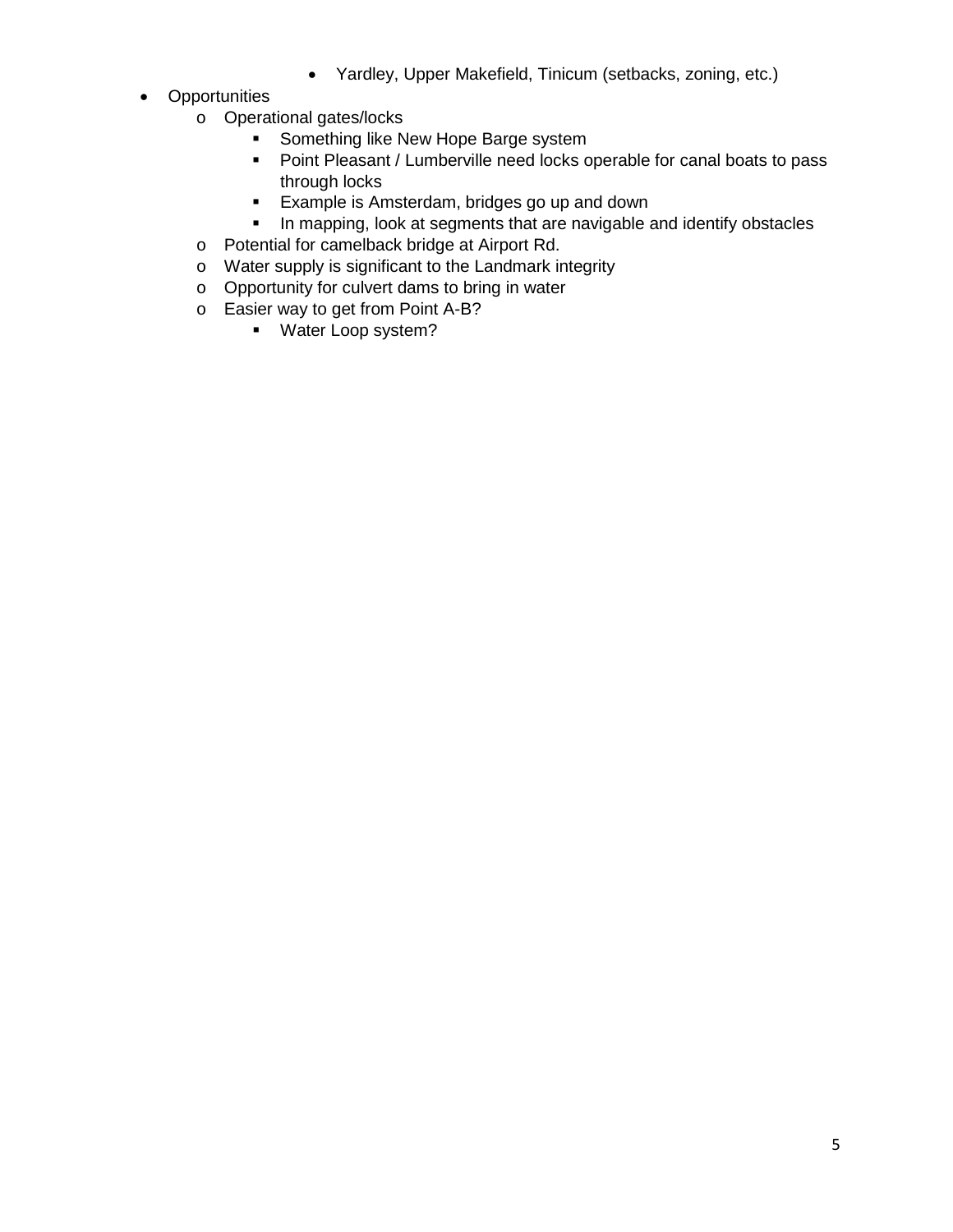

## **Environmental Stakeholder Meeting**

September 15, 2015 11AM-12:30PM Venue: **The Local**, 4935 River Road, Point Pleasant, PA

## Attendees:

- 1. Miriam Seiden, FODC
- 2. Will Rivinus, FODC
- 3. Bill Getchell, D&L
- 4. Jason Shore
- 5. Jennifer Paquette, Homeowner
- 6. George Calaba, DCNR
- 7. Kris Kern, Heritage Conservancy
- 8. Ian Kindle, DCNR
- 9. Susan Taylor, FODC
- 10. Jerry Taylor, AMC
- 11. Roger Keller, Bridgeton Supervisor
- 12. John Brunner, AMC
- 13. Jim Birdsall, D&L
- 14. Jeff Connell, FODC
- 15. Frank Walker, TWG Project Management
- 16. Danette MacKwish, Resident
- 17. Thane and Dana Tagg, Residents, FODC
- 18. Allen Black, DC21
- 19. Allen Sachse, D&L
- 20. Ralph Ratcliffe, LBCCCC
- 21. Craig Miller
- 22. Jon and Deca Wright

- Some residents chose their homes because of Canal
	- o Hope to fish in the Canal right from home
	- o They go to the river
	- o Hoping water comes into the Canal soon
- We are all part of one unit, like branches on a tree
- Water as a habitat (fish, frogs, turtle)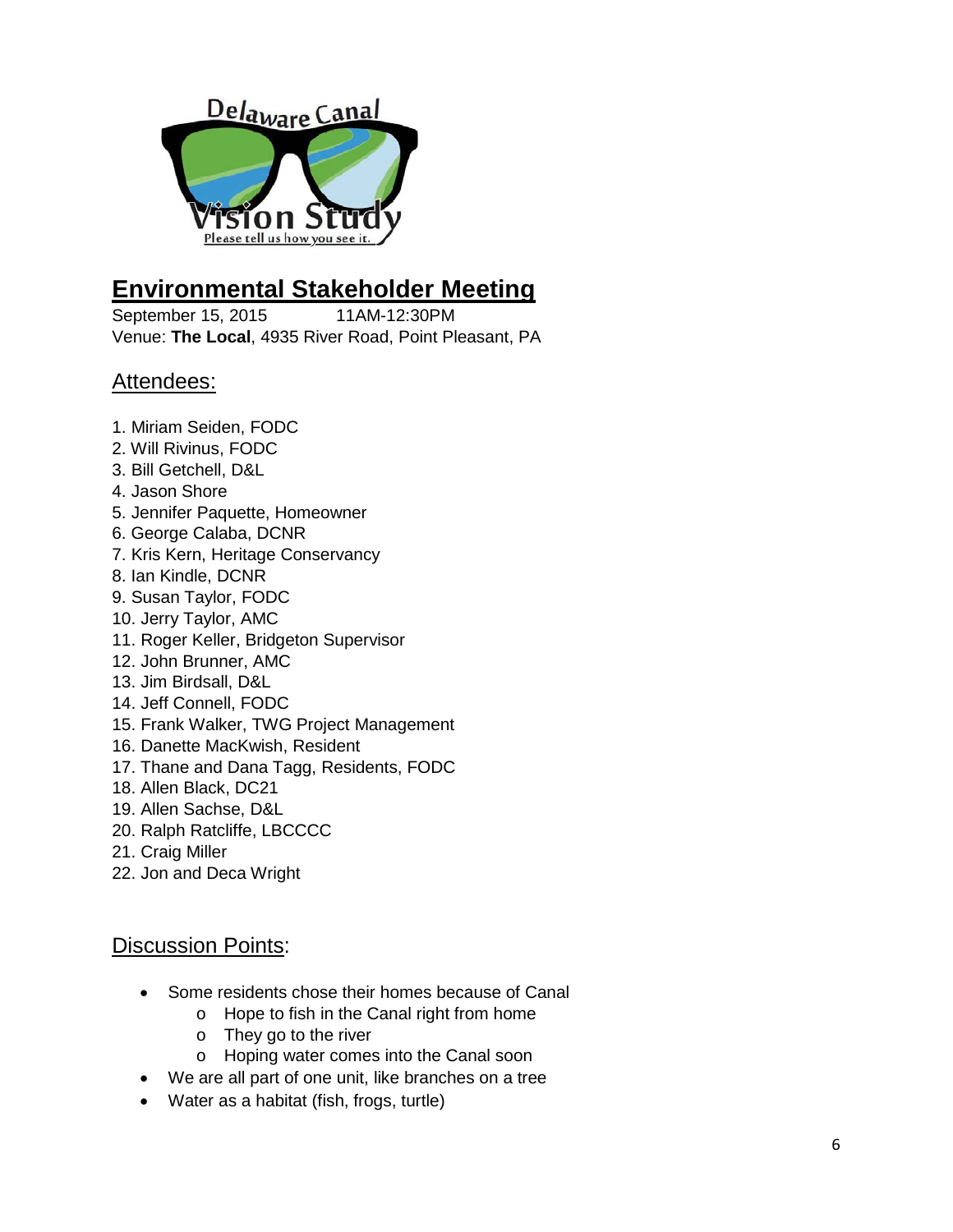- Watershed landscape
	- o Streams from upland, river islands, Nockamixon Cliffs
	- o Linkage between islands and Canal stewardship
	- o River water is also Canal water
	- o Certain areas where you can walk across to the river islands
	- o Access Canal
- Baseline testing for water and soil quality
	- o DCNR notes one for water quality has not been done
	- o A lot of source ways have been monitored
	- o Pidcock Creek contributes directly to Canal
	- o Soil Quality<br>Done
		- Done during the 90s dredge of the Canal
		- Report might be available
		- **•** Contamination in development areas
		- **Test within prism**
		- **1987 Master Plan named siltation as prime problem**
		- **51 mil per mile to get silt out**
	- o Aquetong Watershed Association might deal with Pidcock, Primrose is also big
- What are some of the pros and cons of water management and how do we maintain quality?
- List of streams
	- o We have on map
	- o How do you deal with River Road and its interaction with the streams and creeks?
- Park service did publication on Canal
	- o Step by step guide on how to prevent private yards from going into Canal
	- o Streamside buffer publication
	- o This was very popular
	- o This publication can tie into stormwater recommendations
	- o Also contributed toward continue outreach to municipalities
	- o Many property owners were aware encroachment could have an effect on the Canal
- Where is Bucks County's presence during the meetings?
	- o They are invited, along with the municipalities
	- o Because it is a state park, there is the perception that it may not be their responsibility
	- o Press has been invited to the meetings
- Grassroots
	- o Each property owner has responsibility
	- o Cannot treat the Canal as their own personal areas (dumping, storage, etc.)
	- o Responsibility to make it better
- Water quality issues
- County level
	- o Stormwater management plans, north and south
	- o Hotspots identified through county conservation districts
- Education
	- $\circ$  Approach counties with specific interests in mind so their focus is targeted
	- o This is where we would like counties' participation
	- o Brief way to establish your input is important: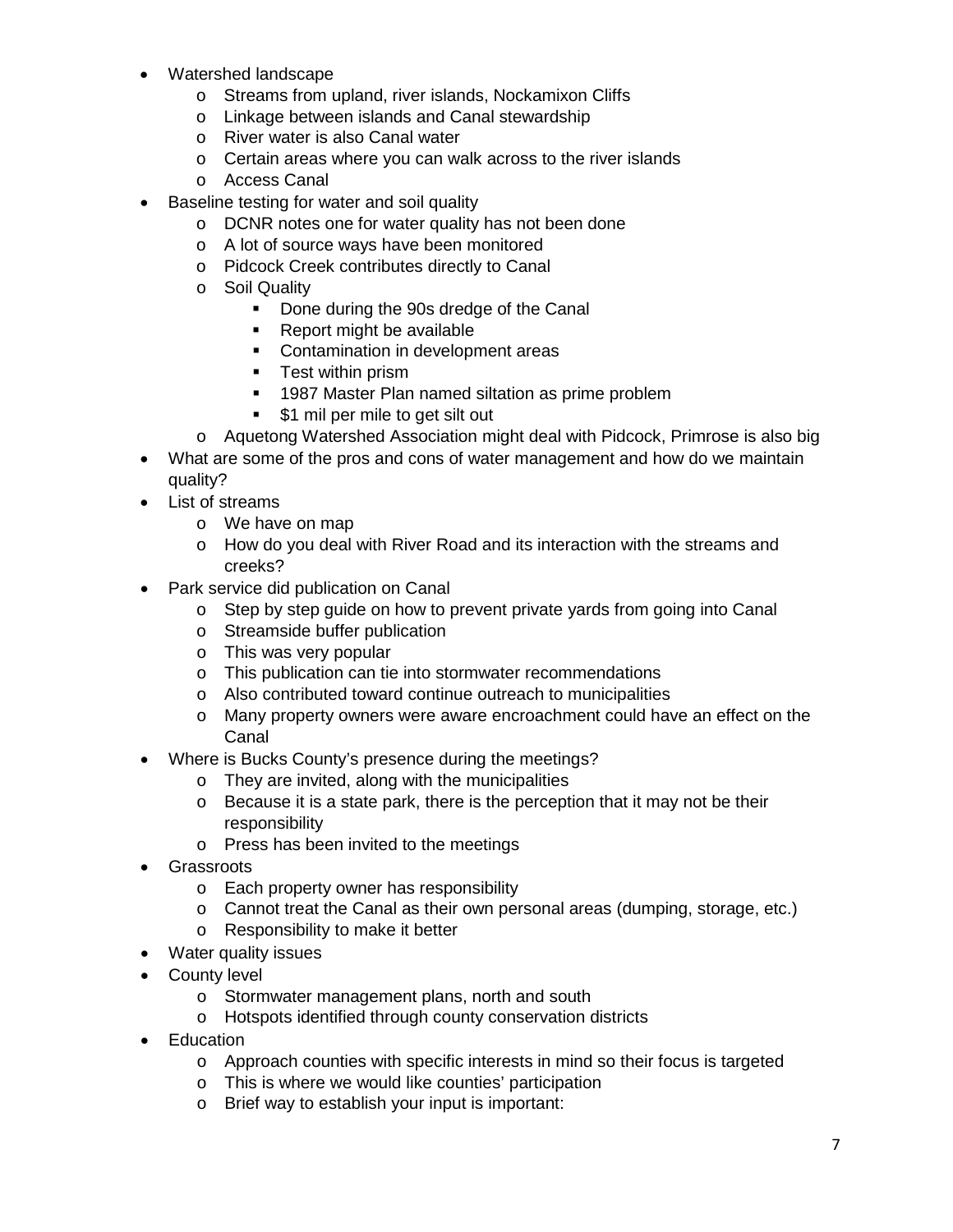- **Awareness**
- Usable info
- Putting things in a way planning commissions can understand
- **Keep it brief**
- o Maybe concentrate on MS4 and stormwater management
	- **Target projects**
	- **Education focused on certain ideas**
- Bucks County is a major property owner-major network
- What would it cost to fully water Canal?
	- o How do we get to that point?
	- o High Falls Creek culvert waters Canal in the north
	- o How could state physically keep water flowing above and below High Falls?
	- o What prevents watering? Costs?
	- o State fast-tracked in recognizing options
	- o Maintenance of waters during repairs? Doable? Costs?
- Opportunities
	- o DCNR can do culverts and dams
		- Maybe not at High Falls
		- **Logistics, cost issues**
		- Below grade is the problem and above grade is okay
	- o Augmentation pumps
		- Centre Bridge-to maintain boats in New Hope
		- Pump at Durham-kept water to Indian Rock, blocked by High Falls
		- **Augmentation committee-one at Golden Pheasant**
		- New Hope-larger pump for south
		- **Problems if river level drops**
		- Point Pleasant pumping station
			- If water can go into the Canal, have to work with DRBC when pumping it out from the river
			- Assumed Canal is a grandfathered use
			- Existing verbiage to use water but DRBC wants dockets (permits)
			- Costs money to run pumps
			- Private groups pay for New Hope pump
		- Possible to use High Falls delta as source
			- Pump from Delaware River into are of High Falls
			- DCNR doesn't have pump
		- Durham has dedicated shed
		- Timeframe for High Falls culvert
			- Initial thought was a quick fix
				- Contractor had different alternatives
				- 3-6 week lead time to order materials
				- Optimistic could be finished by year's end
				- 6 month-1 year possible scenario
		- Portable generator would be expensive
		- We need to give DCNR a budget
			- What size pump? Generator?
			- In Vision Study-we say we need to identify these costs
			- Easy part is getting the numbers
		- Put these issues into a long-term plan or stop-gap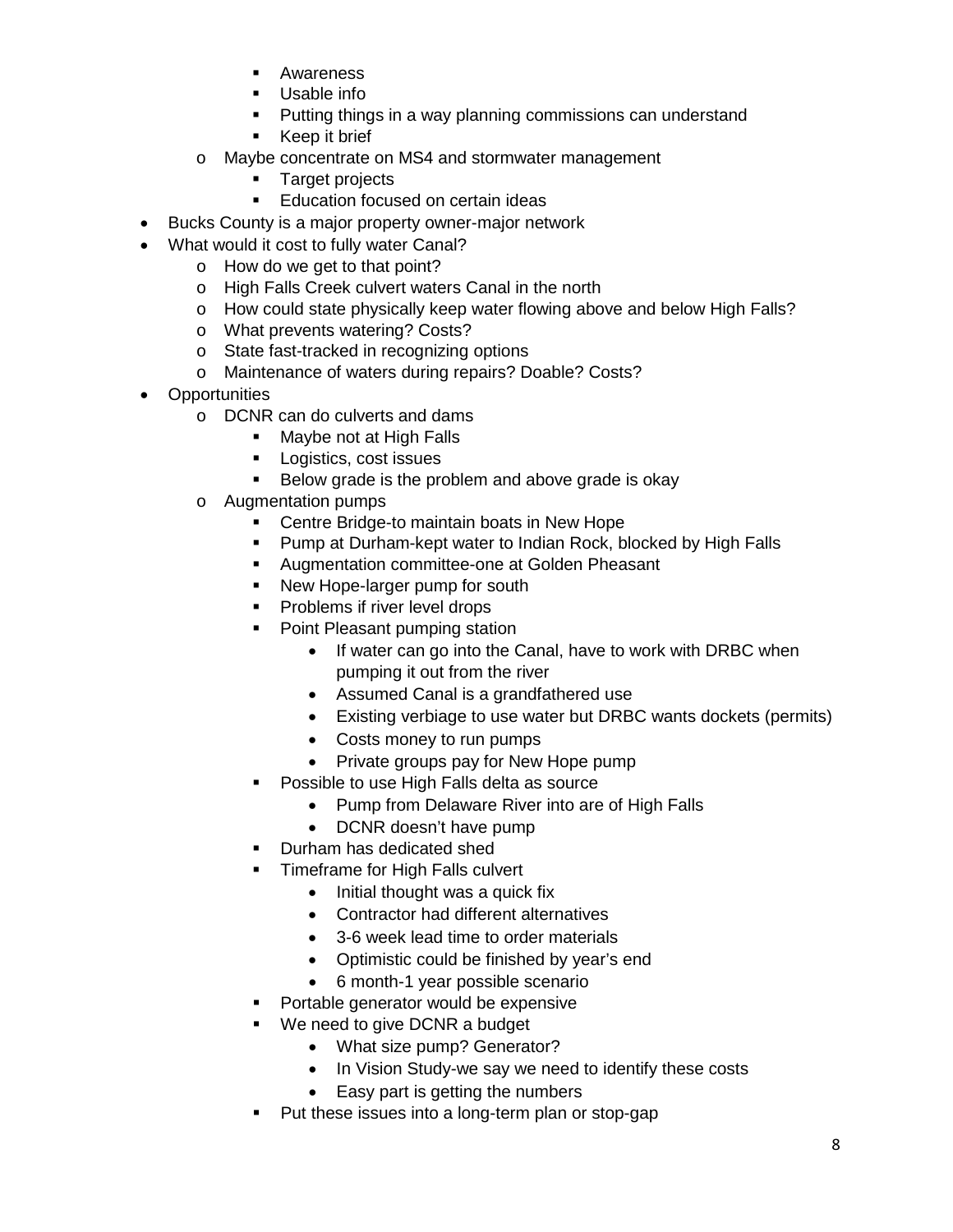- **FODC/DC21 are working with DCNR for augmentation** 
	- Legal authority to pump out water
	- How do we bring in other partners to help fund?
- o Micro-hydropower
	- To help offset pumping cost
	- Revenue generation
	- How to navigate landmark status?
- o Water retention
	- **Leaks along Canal**
	- Fix them so there is no need to pump
	- Leaks are hard to find (leaks at Bowman's Wastegate)
	- **Difference between leak and seepage in DCNR verbiage**
	- **People may not know what ditches are for**
- o Falls Township pump<br>Ran water from
	- Ran water from one lake (Wheatsheaf) to another
	- **Falls Township Community Park-will allow water from lake into Canal?**
- Threats
	- o Climate Change-Maybe 50 year flood is now 10 year flood?<br>Philadelphia Water Department (PWD) is working at
		- Philadelphia Water Department (PWD) is working at climate change impacts
		- Camden is working at it
		- **Try to serve local population when water is siphoned in upper Delaware** for NYC use
		- Sea level rise will be tidally affected at Morrisville
		- Climate change will affect our watershed
		- **Flooding/stormwater management as a tool**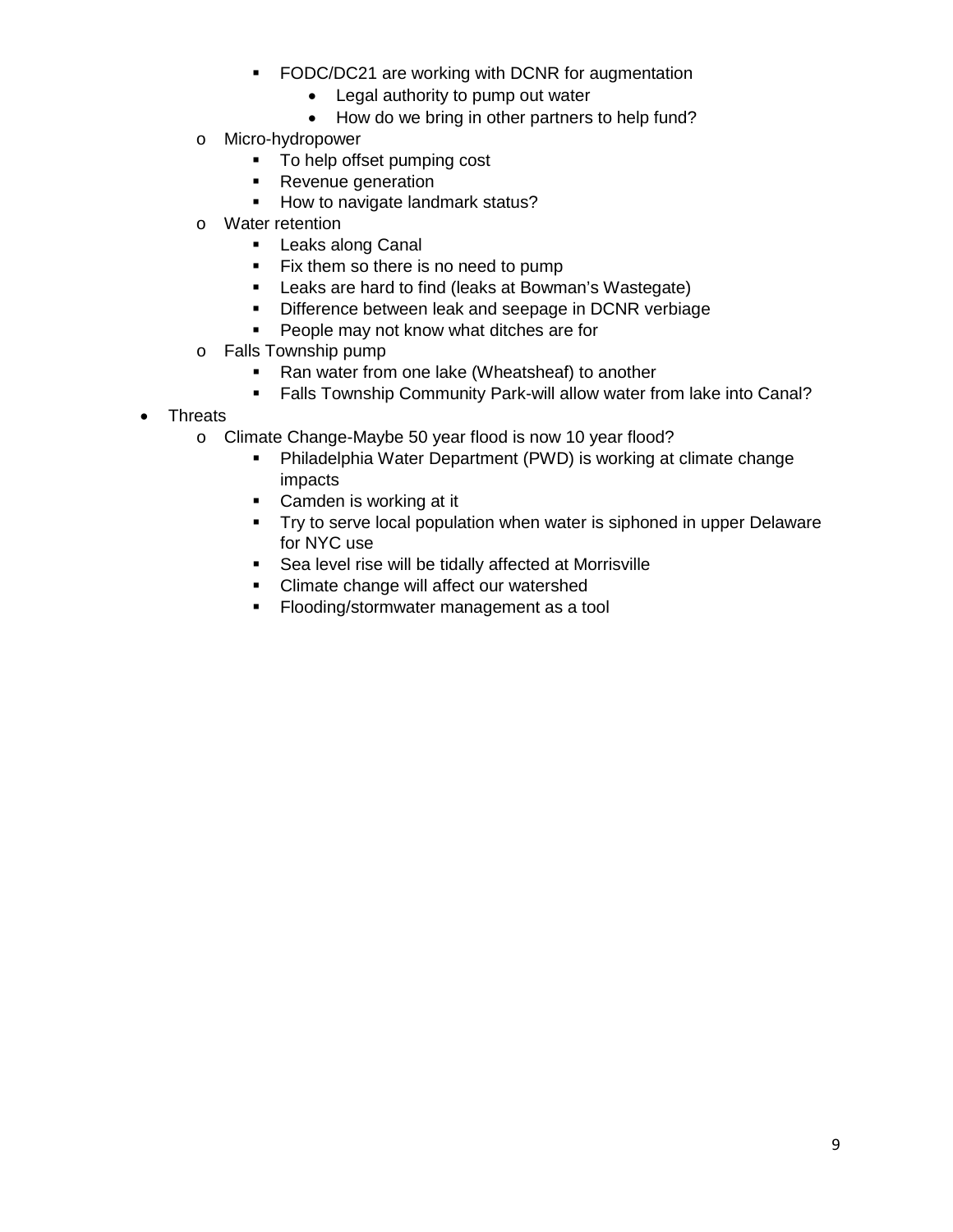

# **Business and Tourism Stakeholder Meeting**

September 22, 2015 9AM-10:30AM Venue:**The Local**, 4935 River Road, Point Pleasant, PA

## Attendees:

- 1. Jim Jolly, Greater New Hope Chamber of Commerce, Landmark Towns Board
- 2. David Morgan, Greater Lambertville-New Hope Chamber of Commerce
- 3. Bill Getchell, D&L
- 4. Joe and Judy Franlin, New Hope Revitalization Committee
- 5. Grant Ross, Black Bass Hotel
- 6. Jerry Lepping, Visit Bucks County
- 7. Nick Forte, CAC
- 8. Will Rivinus, FODC
- 9. Tim Kroll, The Local
- 10. Rick Dalton, DCNR
- 11. Bethany Hare, DCNR
- 12. Susan Taylor, FODC
- 13. Allen Sachse, D&L
- 14. Amy Boccadoro, Easton Main Street Initiative
- 15. Jeff Knowles, DCNR

- DCNR Study
	- o Use of Canal
	- o 1 million visits per year
	- o Counts every visit
	- o Level of use
- D&L Study on economic impact
	- o Rails to trails
	- o Lehigh Gorge to Bristol
	- o 2 pockets with strong usage<br>Jim Thorpe
		- Jim Thorpe
		- New Hope/Washington Crossing
	- o Out of towners
	- o In between was more localized use
	- o \$ from outside was spent on lodging/overnight
	- o \$ from in-between was spent on personal use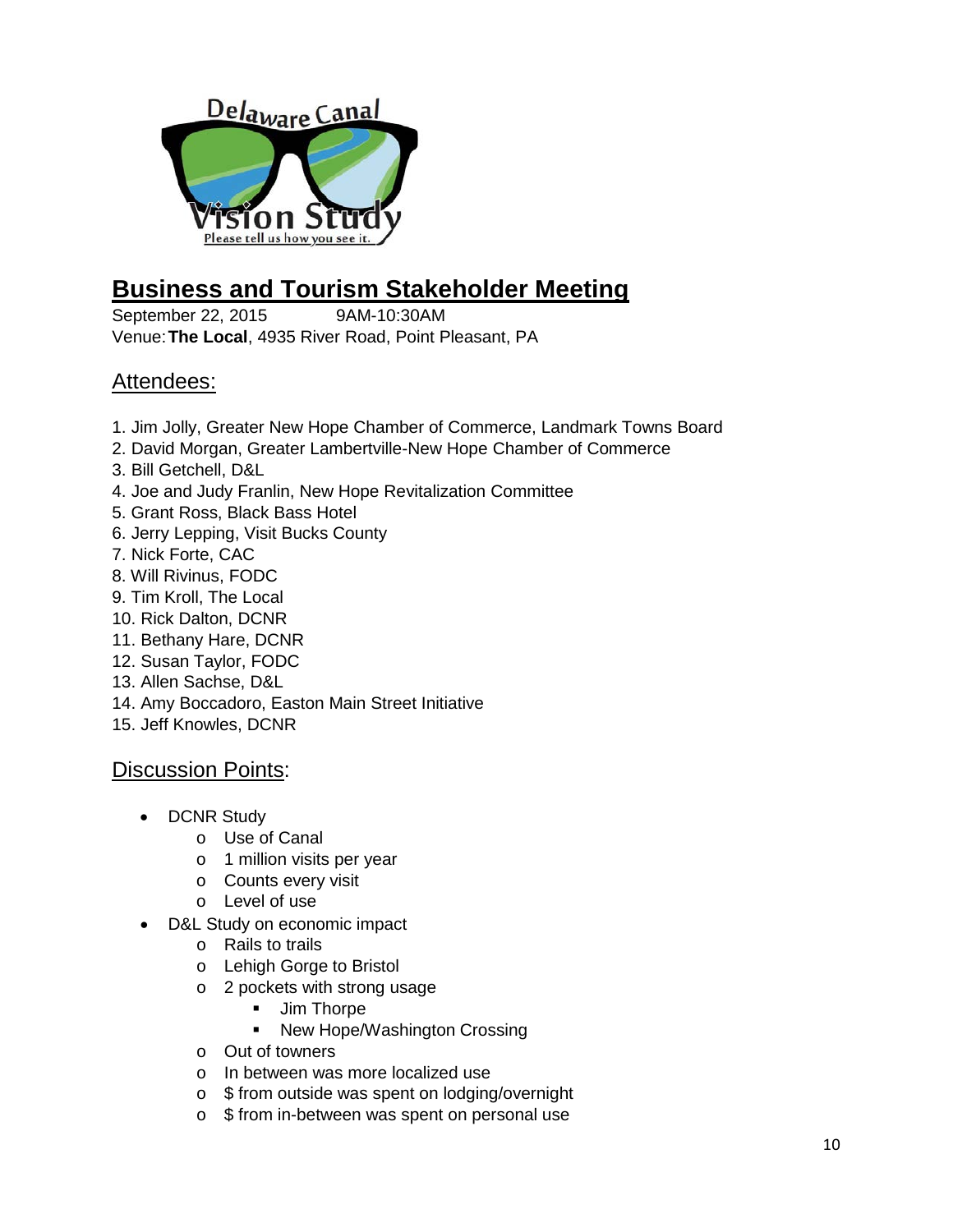- o Access related to this
	- How do I get on the Canal? Physical access and information
- Canal & Towpath
	- o Towpath for Black Bass Hotel is more important to guests
		- They send people to NJ
		- Huge desire for people to use but these are 2 separate entities
	- o Fewer kayakers than joggers and hikers or people who use Canal
- Field trips to get kids on Towpath
	- o Major tool that should be used
	- o Artists groups painting on path
	- o Promote Canal artistically
- Economic Gateways
- Cannot be too commercialized promote path to support Canal
- DCNR's interpretive program 25 miles outside of corridor
- Signage while you are on the canal and trying to get through
- Access to different populations
- Parking
	- o Where to park
	- o People have parked at Mountain Side
- We are evolving from flood years
	- o Now the towpath has been repaired but not as smooth as D&R
	- o Important to make stabilized turf more user friendly, esp. to bikers
	- o Physical solution
	- o DCNR made strides in detailing with stabilized turf
- 3 years ago Black Bass Hotel was seeding out the canal
	- o 1 flood and it's all gone
- In 2004 new trail surface installed which was crushed red argillite
	- o Flood came and it was not the best surface
	- o Larger stone and topsoil stabilized turf installed
- 3 floods, then turf was put in along with gabion baskets
	- o DCNR changed the way the Canal operated during the flood
	- o Keep wastegates closed to keep water in the Canal so river flows over
	- o \$30 million to repair, then 3 other floods
		- **2011, Irene, Lee**
		- Some different techniques helped and stabilized turf was still there
		- **Grassy areas had erosion**
	- o Stretch to Mountainside was impacted
- Shrank stone size to accommodate bikers
	- o Working with DCNR to tell flood repair story well
	- o Bikers look for where to park
	- o Taking the train If they can get to Canal from stops
	- o Loops are popular
	- o After they're done biking, where do you go to eat and drink
	- o Looping is key to avoid one-shot visitation
- Focus regionally
	- o There is a canal on the other side of the Delaware River
	- o Look at all resources to tie them in
- Walking towpath can be more interesting
	- o Fishing, skating in Canal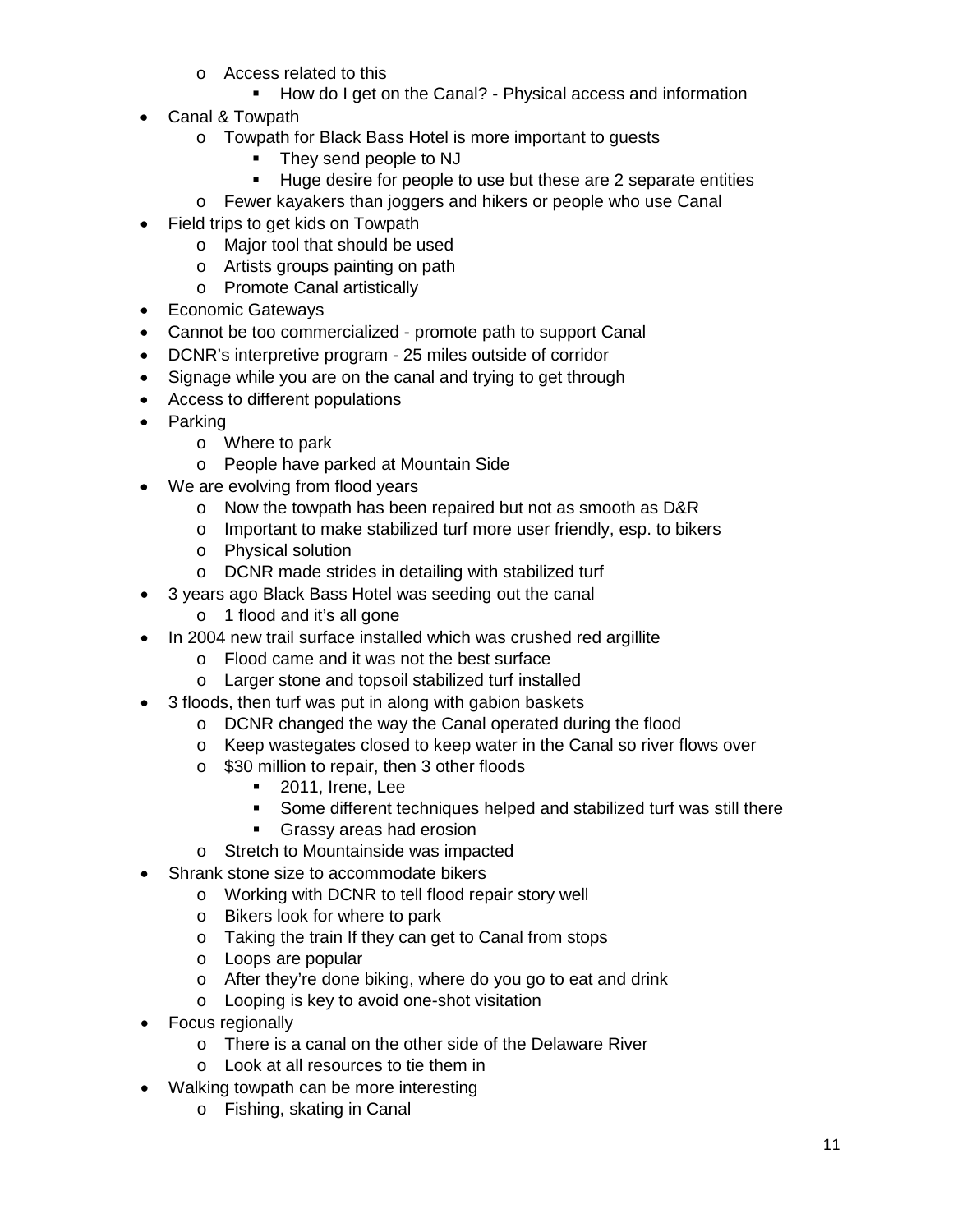- o Towpath has been more reliable
- Obvious asset is water
	- o Mule ride in New Hope ties history
	- o Region intrinsically tied by river
	- o Environment beauty that Canal traverses
- New Hope provides services people look for
- Back in January, GLCC broadened base of coverage to become GLNHCC
	- o Something special, connecting via bridge
	- o 300 members in GLNHCC
	- o Create destination (everyone said this)
		- **Many people do not know it is here**
		- In the midst of creating a "destination' (a place beyond 1 hour and 15 minutes of an origin)
		- These are resources they want to enjoy
		- **People are looking for more to do**
		- **Looking for a package**
- Loop trails have been there
	- o Series of sign
	- o 2 canals offer differences
		- On DC there are lovely homes, canal remnants
		- On D&R you fly along because its wide
		- Combo of unique offerings
- Able to ride fast on one side and history on the other, integrated trip package
- A brochure by Byways 29 regarding Jersey side has maps (Route 29)
	- o How can we tie together with PA?
- Visit Bucks County is not government agent
	- o Larger focus than break down of attractions
	- o Almost landlocked in promoting Bucks County as a whole
	- o A lot of attractions that are iconic
	- o Promoting whole County but using local iconography
	- o Work with Lehigh and Montgomery Counties?
- D&L Trail Study
	- o Was first economic impact done
	- o When you put long segments together (at least 50 miles) is when Canal becomes a destination as more services are needed
	- o Great potential to market with adjoining D&R Canal
- Big gap in spending for day trippers and over-nighters
- Promotion
	- o 36 hour visit in New York Times
	- o They said no canal boat in New Hope
- Do many businesses know about Canal?
	- o Getting them better informed about the Canal
	- o Might get them to be sustaining members
- Canal as organizing tool
	- o Delaware River towns brochure
	- o Well received
- Regionalization creates experience
	- o Array of allies on both sides
- Working with New Hope CC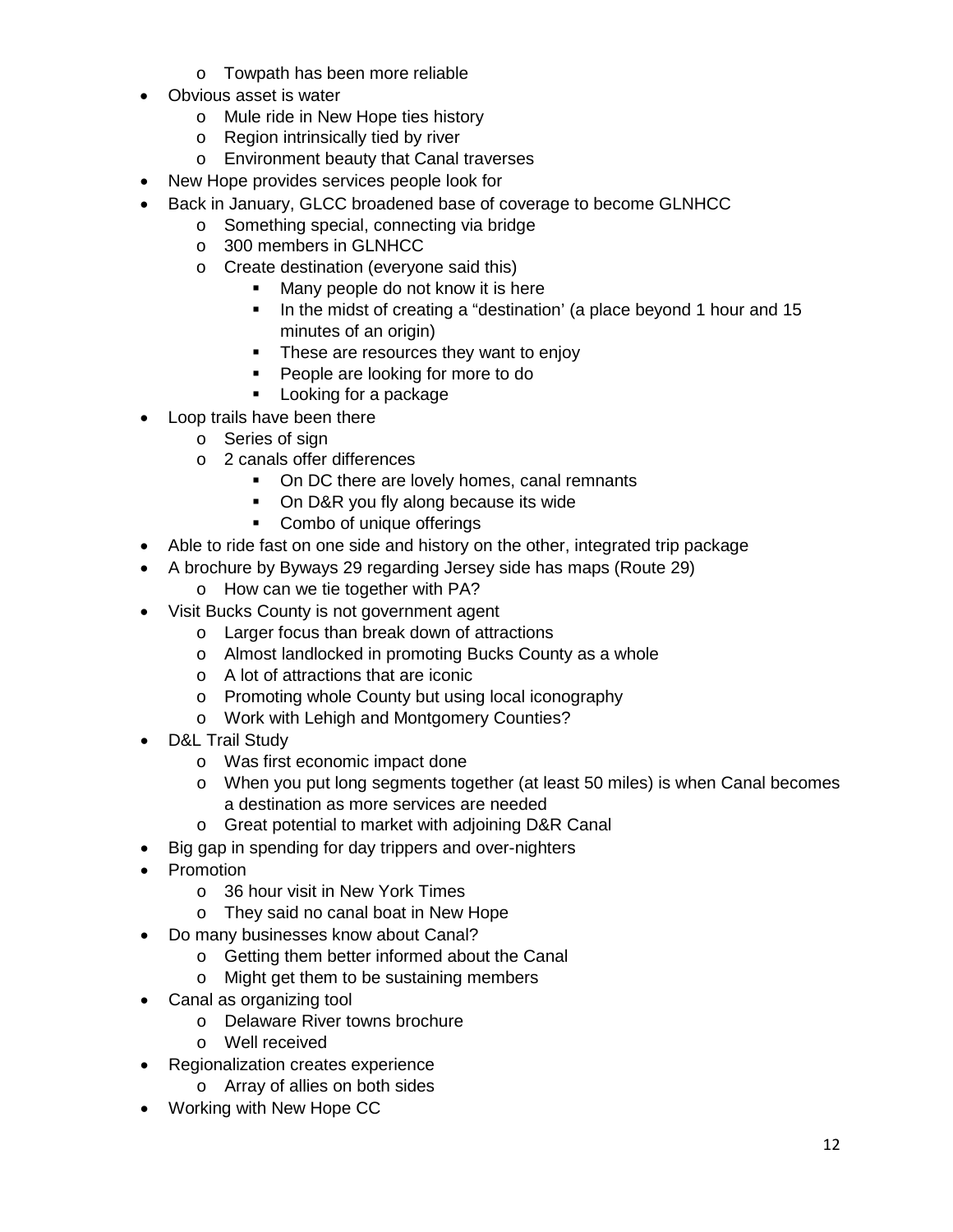- o Businesses
- o Mule barge and water in Canal is issue when it's not there
- o Businesses say they have heard it before
- o Businesses have lost faith that something will happen
- Can it be more than just the barge?
	- o New Hope, Yardley-Canal offers alternative beyond downtown
	- o When you get people on the canal, they see green, quiet, peaceful
- Canal is a standing agenda on New Hope Revitalization Committee
	- o Better job communicating with businesses
	- o Lots of efforts aren't being communicated
	- o Like mule ride, it 'could' be here, water 'could' be here
- Practical step piggy back public meetings
- Easton downtown is disconnected from trails
	- o Not family and pedestrian friendly access between downtown and the Canal
	- o Crayola is there
		- **If there's a wait to get in, Canal is something people could do**
		- **There's also Canal Museum**
		- Better way to market these resources
	- o Foot bridge used to exist near dam
		- Rogue use of railroad bridge over the Delaware
		- **EXECT** Crossed from Westward to Southside
		- Can we do something like this near or at dam?
	- o Old museum was not welcoming
	- o Info/marketing to let people know where the trail is if you come here
	- o Do locals even know about the Canal?
	- o Some intersections are not the greatest for pedestrians
	- o Access is a problem, only one way in
	- o Morris Canal Greenway connecting Philipsburg to Easton
	- o Above Plumsteadville is very rural
		- **People come from the top down**
		- Not a connection with city and trail
		- No pro-action
	- o D&L is working on loops
		- Do not have one yet
		- **Trouble with signage**
		- **•** Working with public works
		- Opportunities for loop through city
		- **Easton is on board, but focused on 2 rivers connection up to Gap**
	- o Dam at Easton was built to feed the Delaware Canal
	- o Study to remove the dam which would take the water away
	- o Wing dam in Point Pleasant raises pool to bring water to the D&R Canal
	- o Also allows migration
	- o How do we maintain water and ecological importance?
	- o Easton is on board to keep dam
	- o Study had expensive alternative to water Canal
	- o Huge capital investment
	- o Significant annual cost to pump water
	- o DCNR owns dam
	- o Hugh Moore Park-National Canal Museum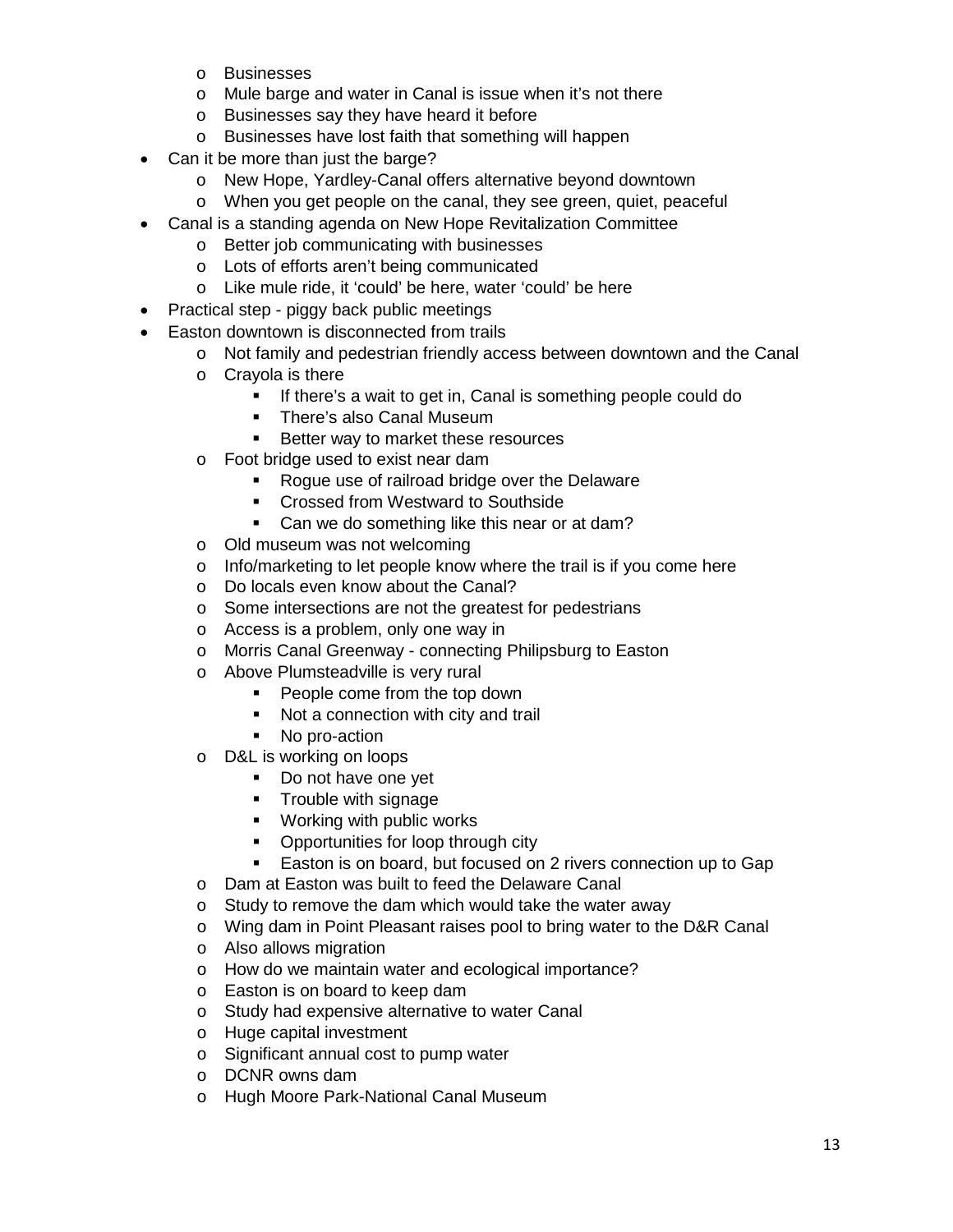- o DCNR own half Point Pleasant wing dam
	- Dam is important for economic development
- Stories
	- o Black Bass Hotel has autopsy table used for workers along Canal
	- o Stories stimulate interest
	- o Business owners need to realize Canal is asset
- Resource center under evaluation
	- o Reference point for communication
	- o Value-every \$1 spent in park provides \$10 impact
	- o Center will educate businesses and tourists
- High Line has been referenced
	- $\circ$  Why can't we create a cultural / economic development corridor that incorporates diverse agenda through negotiation/collaboration
	- o You can come up with fund or other device where businesses get something from money to maintain Canal
	- o High Line cost \$185 million
		- **State put in little**
		- City/Fed/Friends put in a lot of money
		- **West Chelsea Economic District**
		- **Good model**
		- **Model here would transcend river**
- No plans for Mountainside right now
	- o From educational point of view, issue for buses to park
- Mountainside property is same owner as Black Bass Hotel (available to use)
	- o DCNR does maintenance there
	- o Parking there is not promoted, but heavily used
- Opportunities and Threats
	- o Number of obstructions at lower end are being addressed
	- o Plans for possible visitor center in New Hope
	- o Odette's
	- o Easton Pavilion, railroad
	- o Some things accomplished before floods were in progress
	- o Once High Falls is done, we are able to send water
- D&L has landmark towns in place
	- o Interest in towns north of New Hope
	- o This could evolve into connecting all communities along canal and taking advantage of resources
- All property owners that abut the High Line pay in
	- o Can be controversial
	- o Something different has to be done here
	- o Maybe 60% of businesses sign in
- Morrisville, Yardley Rotary
	- o Map shows icons for things user need if they get off
	- o Hope to do more signage
- Northern towns along Lehigh Canal are embarking on signs on their own
- GLNHCC hired firm
	- o Encouraged to be more digital
	- o Have application to show amenities
	- o Linking with other groups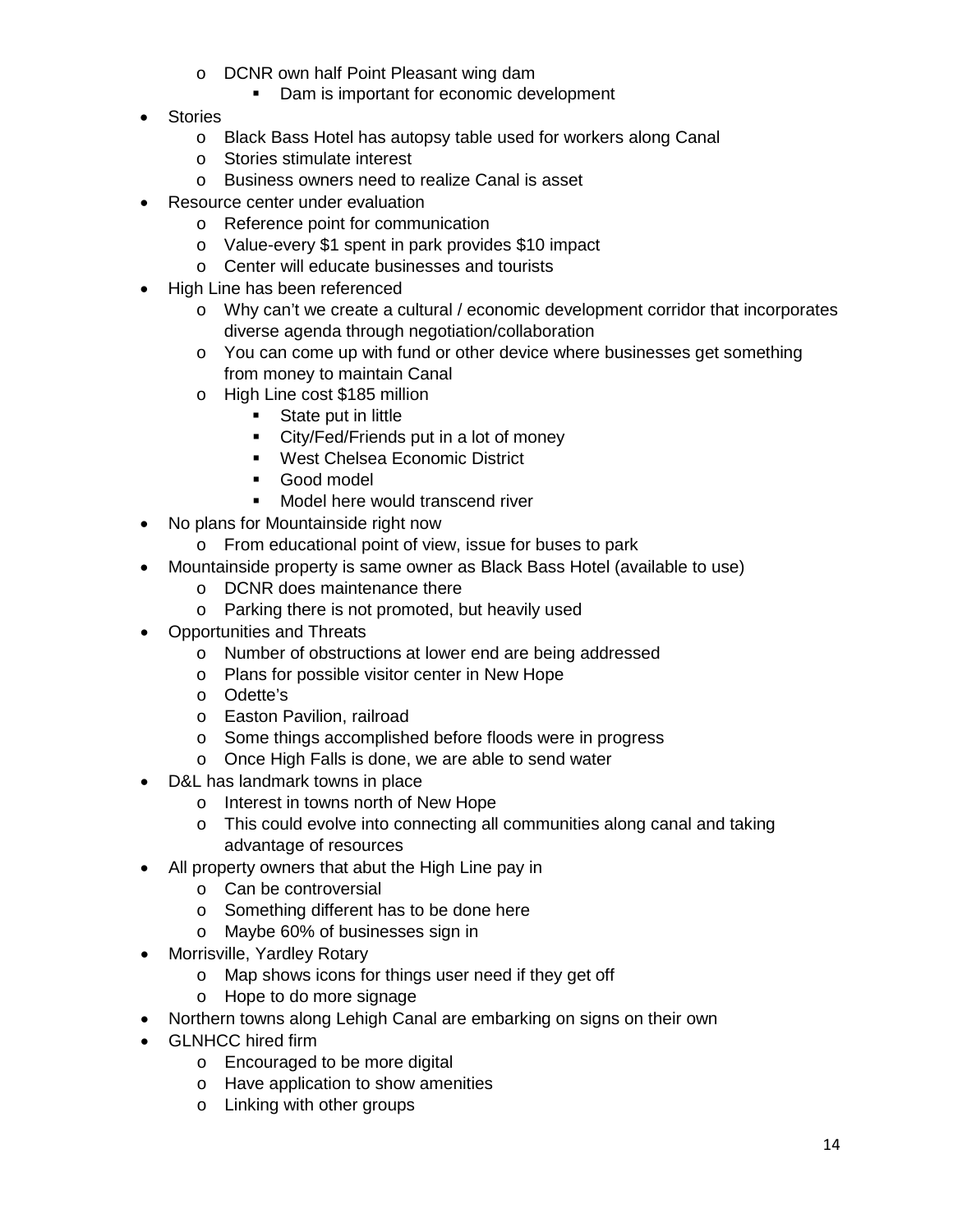o Walking, biking, etc.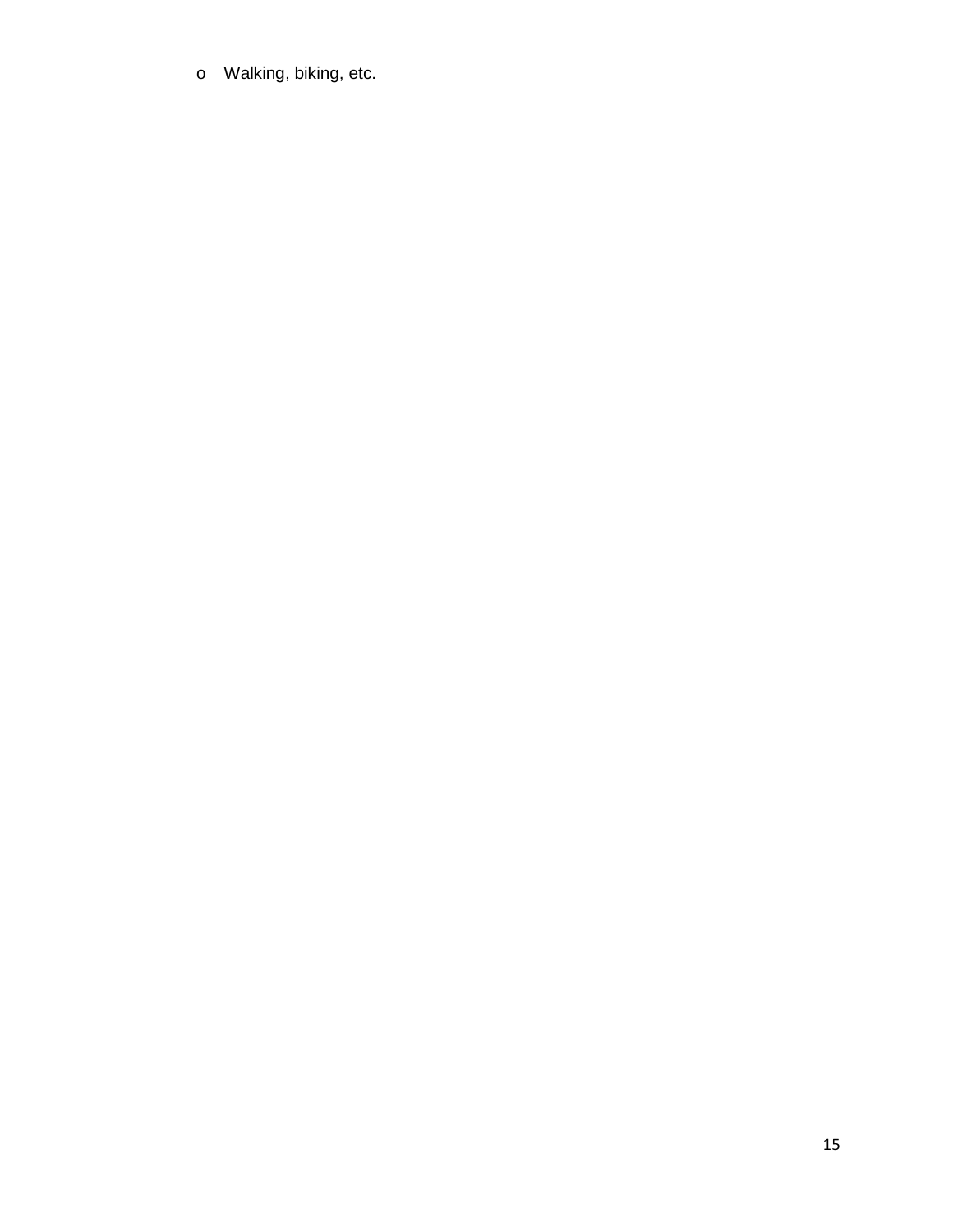

## **Government, Municipal and Administration Stakeholder Meeting**

October 13, 2015 9AM-10:30AM Venue:**The Local**, 4935 River Road, Point Pleasant, PA

## Attendees:

- 1. Allen Sachse, DNL
- 2. Allen Black, Delaware Canal 21
- 3. Susan Taylor, FODC
- 4. Rick Dalton, DCNR
- 5. Bethany Hare, DCNR
- 6. George Calaba, DCNR
- 7. Doug Miller, PA Historical Museum Commission
- 8. Julia Bell, National Parks Service
- 9. Jeff Knowles, DCNR
- 10. Vincent Dotti, Tinicum Township
- 11. Joe Donnelly, DRJTBC
- 12. Jim Searing, Solebury Township
- 13. Bill West, FODC
- 14. Sherry Masteller, Riegelsville Borough
- 15. Tom Stinnett, Riegelsville Borough
- 16. Lynn Gaun, Durham Township
- 17. Linda McNeill, Tinicum Township
- 18. Paul Gordon, Bucks County Planning
- 19. Nick Forte, Tinicum Township
- 20. Jeff Connell, FODC
- 21. Richard Rosamilia, Tinicum Township
- 22. Bill Getchell, Delaware Canal Board
- 23. Roger Keller, Bridgeton Township
- 24. Gard Holby, Bridgeton Township

- Assets that are important to the Canal
	- o Numerous Canal towns
	- o The proximity and gaining access to nature
		- The Vision Study does not have to be all economic
	- o Need both developed and undeveloped areas
		- **Undeveloped areas provide an asset of open space that is left wild**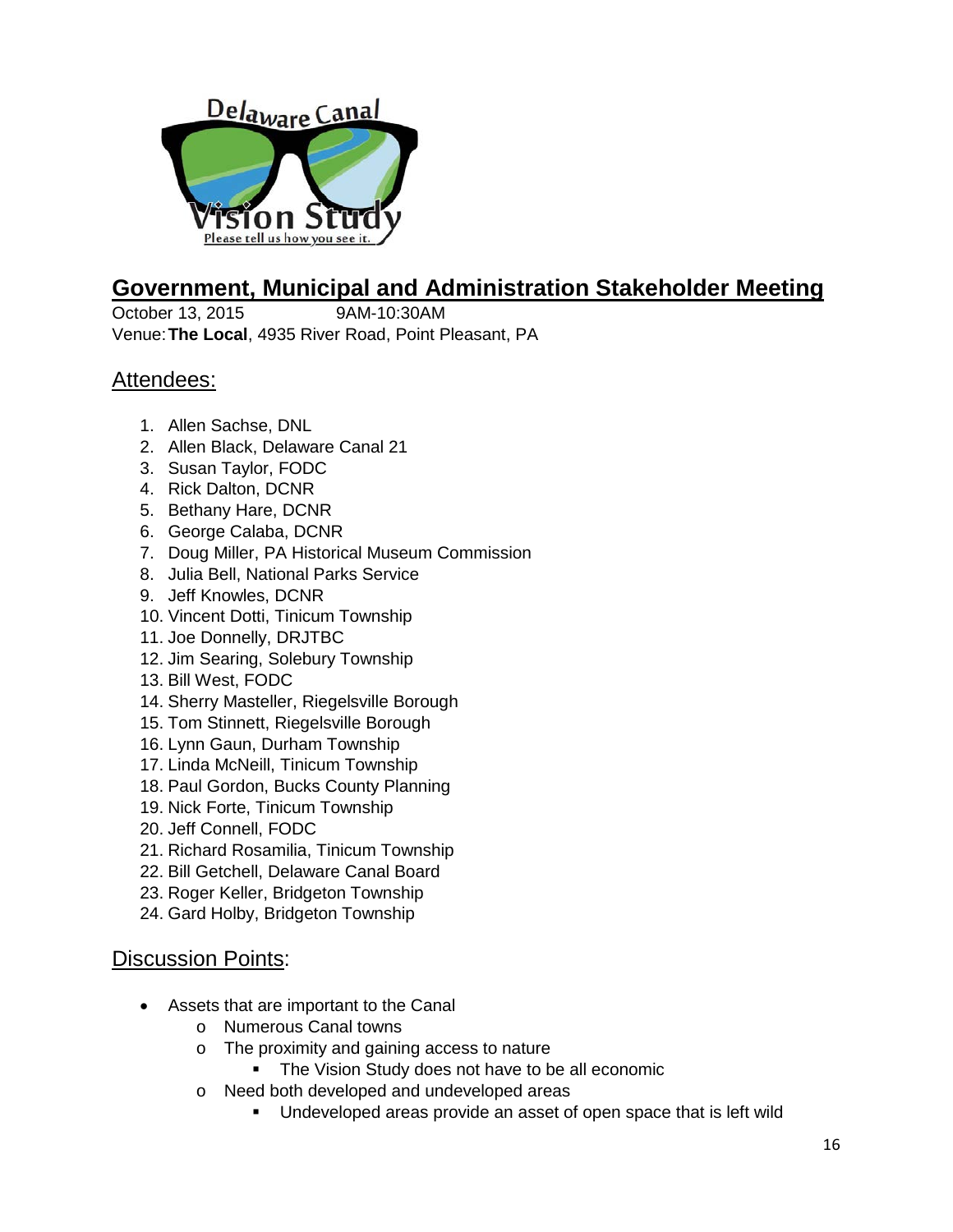- o Boating and kayaking are desired if there is water in the Canal
- Currently working with communities on connectors within the Canal and outside the Canal
	- o This will be a resource for future businesses and attractions
- Unique signage to the path is desired
	- o Currently New Hope uses the towpath in a connected loop system
	- o Signage along the Canal was started but was not implemented
		- **Lack of funding**
	- $\circ$  Use signage to orientate people both on the Canal and trying to get to the Canal
	- o There are currently mile markers on the Canal
	- o Currently some signs at access points
	- o There should be signage that makes out intersections, landmarks, and municipal boundaries
- There are currently 2 studies being done that are looking at the economic benefits of the Canal
	- o New Hope and Washington Crossing are the highest use
		- These areas bring in money from the outside
		- About 248 million dollars a year is brought in (from National Heritage Areas report)
- It is important to look at the region holistically
- The recreational aspect of the Canal provides for tourism, biking, and walking
- Create a historic overlay
	- o Protects the bridges, structures, and other architectural elements of the Canal
- Administrative grant programs are working towards establishing connections
	- o PennDOT, the two counties, and local municipalities need to work towards a public and private partnership
- Policing and signage along the river
	- o People do not know where they are
		- This creates problems if there are emergencies and people cannot effectively inform emergency services where they are
		- o Provide information about where you are on the river
		- o On the Delaware River, consider putting signs under the bridges
			- At the same time, one stakeholder mentioned that he likes the lack of signs
			- There needs to be a level of personal responsibility
- Currently the trailheads are packed
	- o Look into acquiring additional land for more parking areas
- The State Recreational Plan lists trail connections as an important component
	- o This can be an opportunity
	- o Trail linkages to existing parks are important to gain access to amenities
		- **Pavilions, restrooms, etc.**
- In Yardley, land was purchased that is adjacent to the SEPTA station
	- o Can be used to create a connection to the Canal
- There is an interest in establishing a facilitator
	- o They will take ideas from the Vision Study and other sources and put them into action. It is important to not reinvent the wheel and look into using existing positions and organizations as a facilitator
	- o Help municipalities acquire funding
	- o Have a "what is in it for me" mindset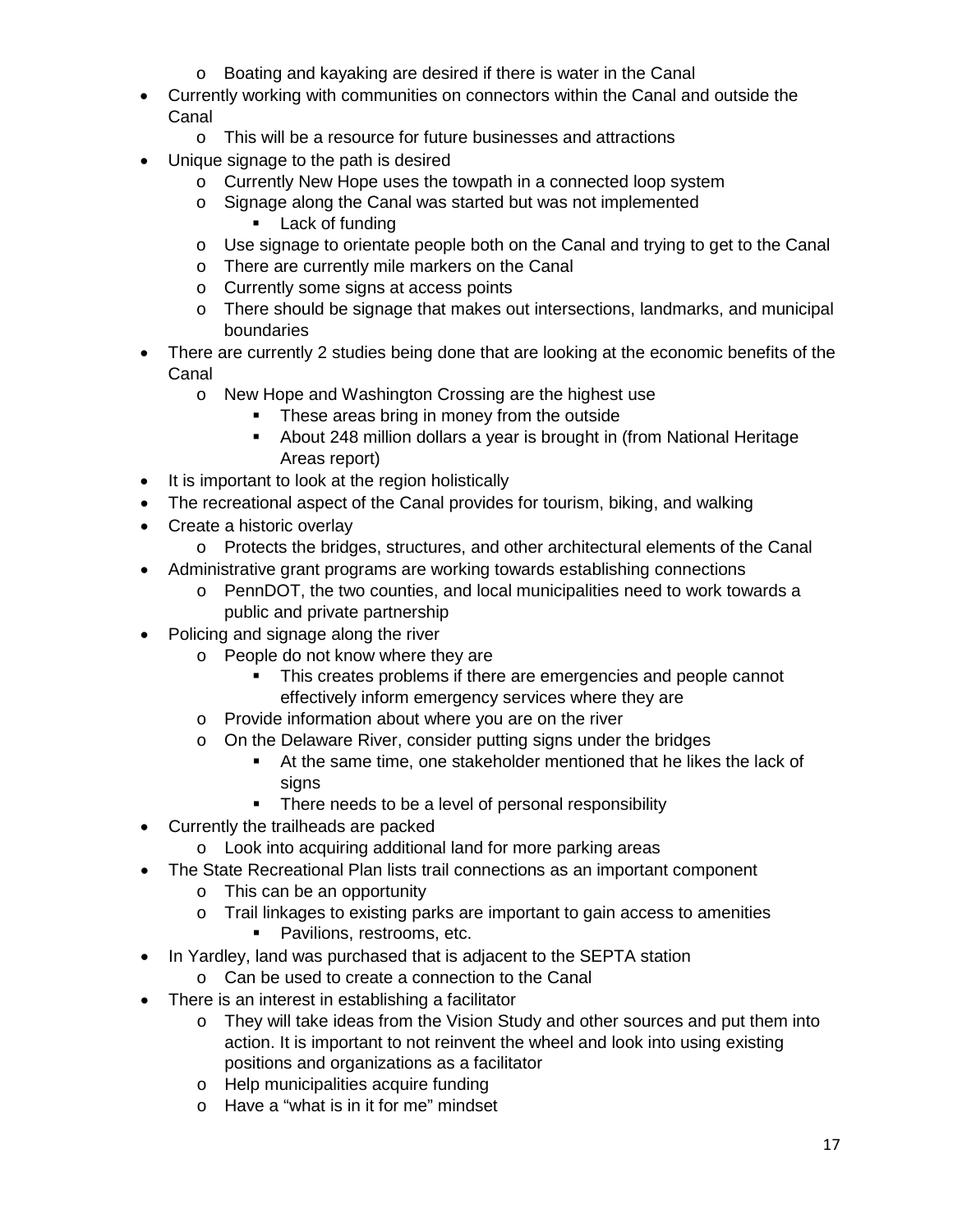- o The Vision Study is just a document on the shelf without someone to advance it
- Look into connections to transit stations, both existing and future
	- o Get transportation money involved
- Canal can also be a problem
	- o There are about 1200 properties
	- o Who has jurisdiction where
- Communication with private and public jurisdictions is vital
- Look into a Canal-wide organization
	- o Representatives in counties and municipalities to coordinate efforts
	- o New Jersey has a state commission overlooking lands along the river
	- o Seek a bi-county authority for coordination efforts
		- **Use this as an advisory role**
		- **-** Do not take away jurisdictional authority from municipalities
- Center Bridge and north has problems with maintaining constant water levels in the Canal
- Next step after Vision Study is a feasibility study, then a master plan for implementation
- Stormwater management is important
	- o City of Philadelphia charges fees for stormwater management
	- o Various watersheds feed the Canal
- Look at the 1989 plan and work on bringing together the stakeholders
- There are layers of federal to local with many existing organizations
	- o No reason to create more organizations
	- o Re-envision current organizations and make then function better
- The Canal has a State Caucus that meets to discuss the Canal
	- o Encourage the Caucus members to come to these meetings
- There is a Canal Advisory Committee (CAC)
	- o Might be able to function as the facilitator
	- o Look at ways to increase regular participation in CAC
	- o Make the meetings more serious to encourage action
- The integrity of the landmark has suffered with development
	- o Turnpike bridge predated Landmark designation
- Masonry and the historic towpath are character defining features.
- The towpath
	- o Needs to serve bikers better
		- The current state of the towpath makes biking difficult
		- A reduced stone size along the towpath would help bikers with thin tires
	- o Look into a way to create a hybrid path system
		- The stone is not good for flooding
		- **Turf is not good for bikers**
		- **Where is the happy medium?**
	- o Currently stabilized turf is used
		- Rebuilt using gabions to prevent flooding damage
- Spent approximately \$37 million in flood repairs in the past 10 years
- Timber has been used in areas
	- o For cost reasons, historic timber has not been used
- Buildings that are part of the National Historic Register are important
	- o Look at preserving these
	- o Make them important and part of the Canal story
- Create Canal enhancement areas and overlay districts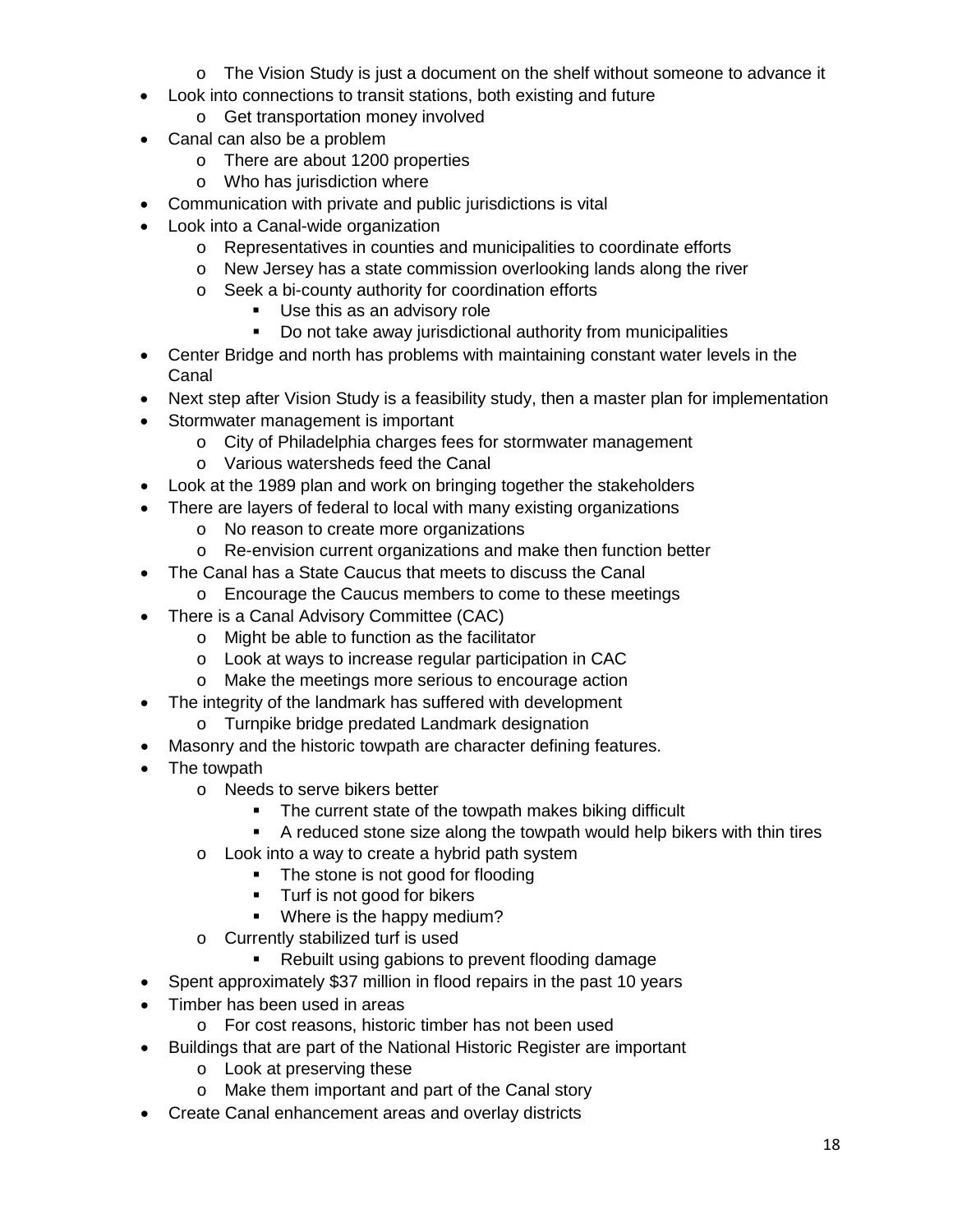- o This can be addressed with zoning regulations
- Some townships have a dark sky ordinance
	- o In these areas floodlights cannot be used
	- o Light pollution has to be kept to an absolute minimum
- Locks, camelback bridges and Delaware River bridges all important to historic character
- River Road
	- o Currently a scenic highway, but is not a scenic byway
	- o In order to get byway status, there needs to be an agreement from all municipalities along the road
- There is currently work in Doylestown along the Neshaminy River Trail with GPS tracking that functions like a road
- Look beyond the current budget at additional funding.
	- o Find ways to put pressure on the current budget to get the most out it
	- o When going after additional funding
		- Make sure to get it from DCNR's Delaware State Park rather than taking money from other parks
	- o Look for new money
		- **Real-Estate Transfer Tax**
		- **Growing Greener funding sources**
- There needs to be better organization within the various groups and legislation
- There needs to be emphasis on the importance of maintenance and stewardship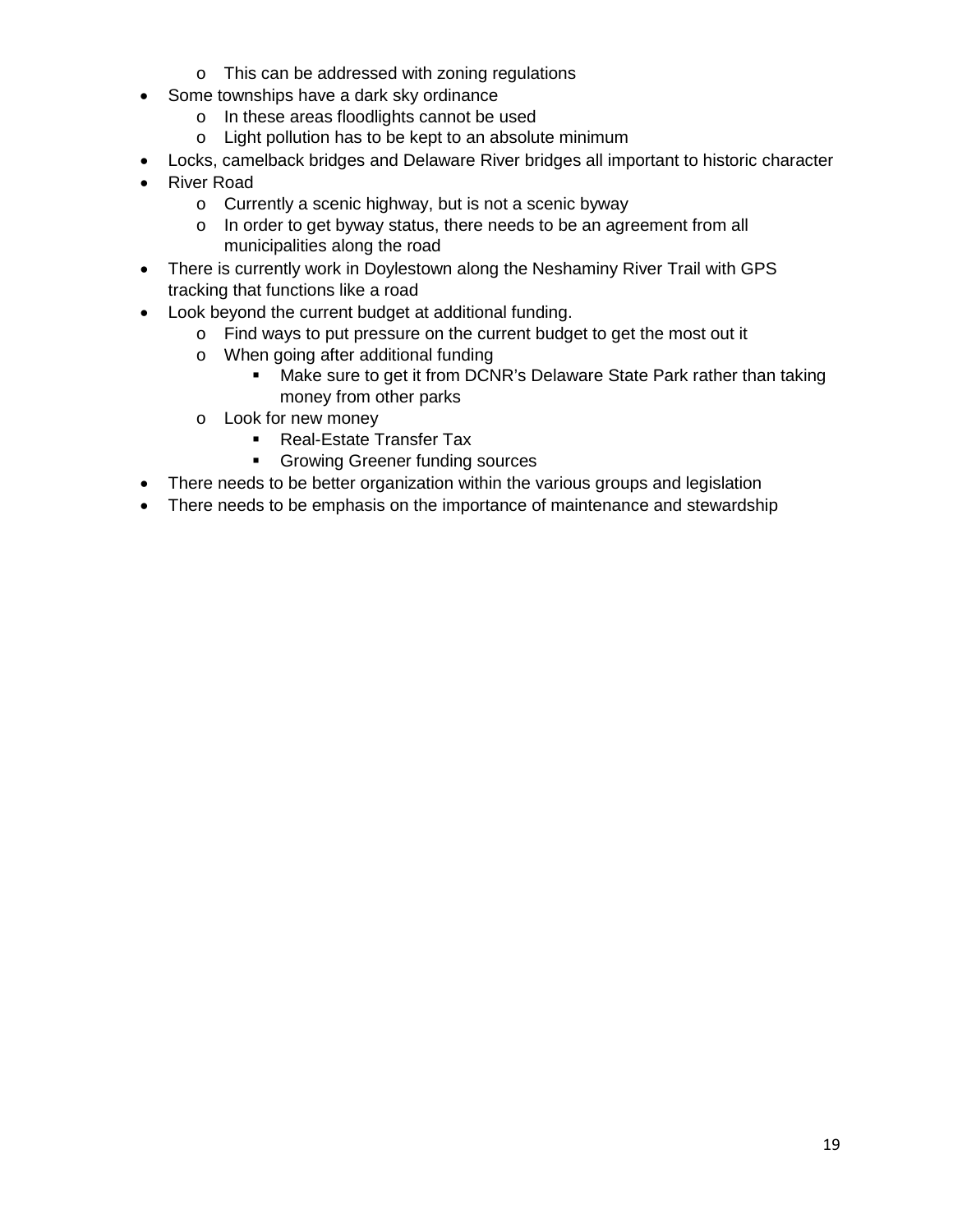

## **Recreation Stakeholder Meeting**

October 13, 2015 11AM-12:30PM Venue:**The Local**, 4935 River Road, Point Pleasant, PA

## Attendees:

- 1. Jerry Taylor, Appalachian Mountain Club, Delaware Chapter
- 2. Craig Miller
- 3. Tim Kroll
- 4. John Brunner, Appalachian Mountain Club
- 5. Tony Spagnoli, PEC
- 6. Jim Birdsall, D&L
- 7. Lynn Gaun, Durham Township
- 8. Julie Bell, National Park Service

- A gentleman from the Appalachian Mountain Club was present to discuss the Delaware Valley Chapter's use of the Canal
	- o There are about 5000 members in the Delaware Valley region
	- o There are 8-10 mile hikes along the Canal on Wednesdays
		- Generally include 60-80 year old individuals
		- **Prefer the smooth and flat Canal path**
		- Generally include 20 people
	- o Bike rides on Fridays
	- $\circ$  There is a need for more lunch spot destinations on the Pennsylvania side
	- o People from all over the region come to the Canal to participate in the hiking trips
	- $\circ$  There are many partnerships for hikes with other organizations in the area
		- Some of these partnerships are with educators
- The Canal is built up with dirt in Yardley
	- o Some complaints about mud
	- o Generally seen as a good thing
		- Has led to a decrease in flooding
- Bridges over the Delaware are used for loops that run on both sides of the River
	- o Pennsylvania side
		- **•** More beautiful
			- Slower ride
		- This is because of the condition of the towpath as turf grass
	- o New Jersey side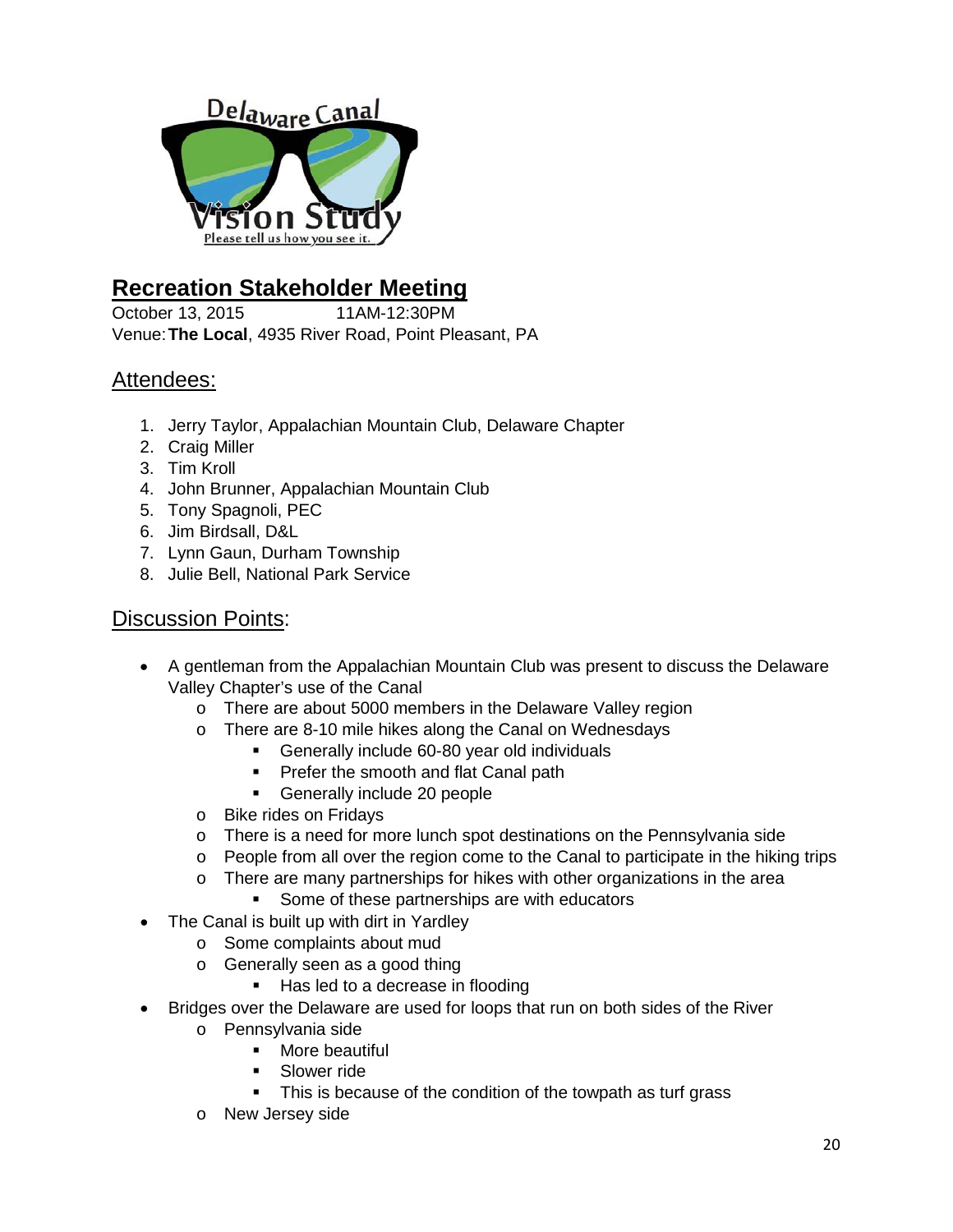- Faster
- Not as scenic
- Along longer bike rides
	- o Specific spots that bikers usually stop for lunch
- Maintenance and repair is necessary along the Canal
	- o The trail was sprayed in some areas to limit the growth of grass
- Kayaking areas and facilities need to be improved
	- o There are not enough access areas for boats and kayaks
	- o Ramps out of the Canal at the Canal locks would make movement up and down the Canal easier
- There needs to be larger parking lots to handle more people on busy weekends
- There is a leadership program led by individuals that run safe trips along the Canal
- The PA Highlands Trail
	- o Will align with the Delaware Canal
	- o There are plans to make this connection in Riegelsville and with the Bethlehem Canal Trail
- There is a plan to create a trail from Ringing Rocks Park to the Canal
	- o Would follow along an old logging road
	- o This trail would cross the Canal to the towpath at a current bridge near the quarry
- Interpretive focused hikes at Ringing Rocks
	- o Focused on geology, hydrology, and ecology of the region
- The Delaware Canal Towpath is part of 3 long-distance Trail systems in the area
	- o The Saucon Valley Trail
		- **Runs from Bethlehem to Quakertown**
		- **Plans to continue this farther south towards Philadelphia**
	- o The D&L Trail
		- **EXECONS** Considered an East Coast Greenway south of Morrisville
		- It is also part of the 9/11 Memorial Trail
		- There are some gaps that still need to be closed
	- o The Circuit, in Philadelphia
		- **Regional bi-county trail network**
		- **Includes 720 miles in and around Philadelphia**
		- The Schuylkill River Trail was named best urban trail in the country
	- o The D&L is seen as a trunk trail to the Circuit
		- More connections are desired to and from the Delaware Canal
- It is important to retain the local identity of the trail while still connecting it to the larger network
- Community park trail connections
	- o Like River Front Park in Bristol
	- o Provide connections to various amenities
- There are preliminary plans to connect Plumsteadville to the Trail
- Create a thread or a corridor that everyone wants to connect to
- Fishing recreation
	- $\circ$  Use to be a bigger recreational activity but seems to be less significant now
	- o The Canal is stocked from Bowman's Hill to Morrisville twice a year
		- Bulls Island is the most stocked area
		- **Warm water species are always in the Canal**
	- o During larger floods the lock gates have to be opened